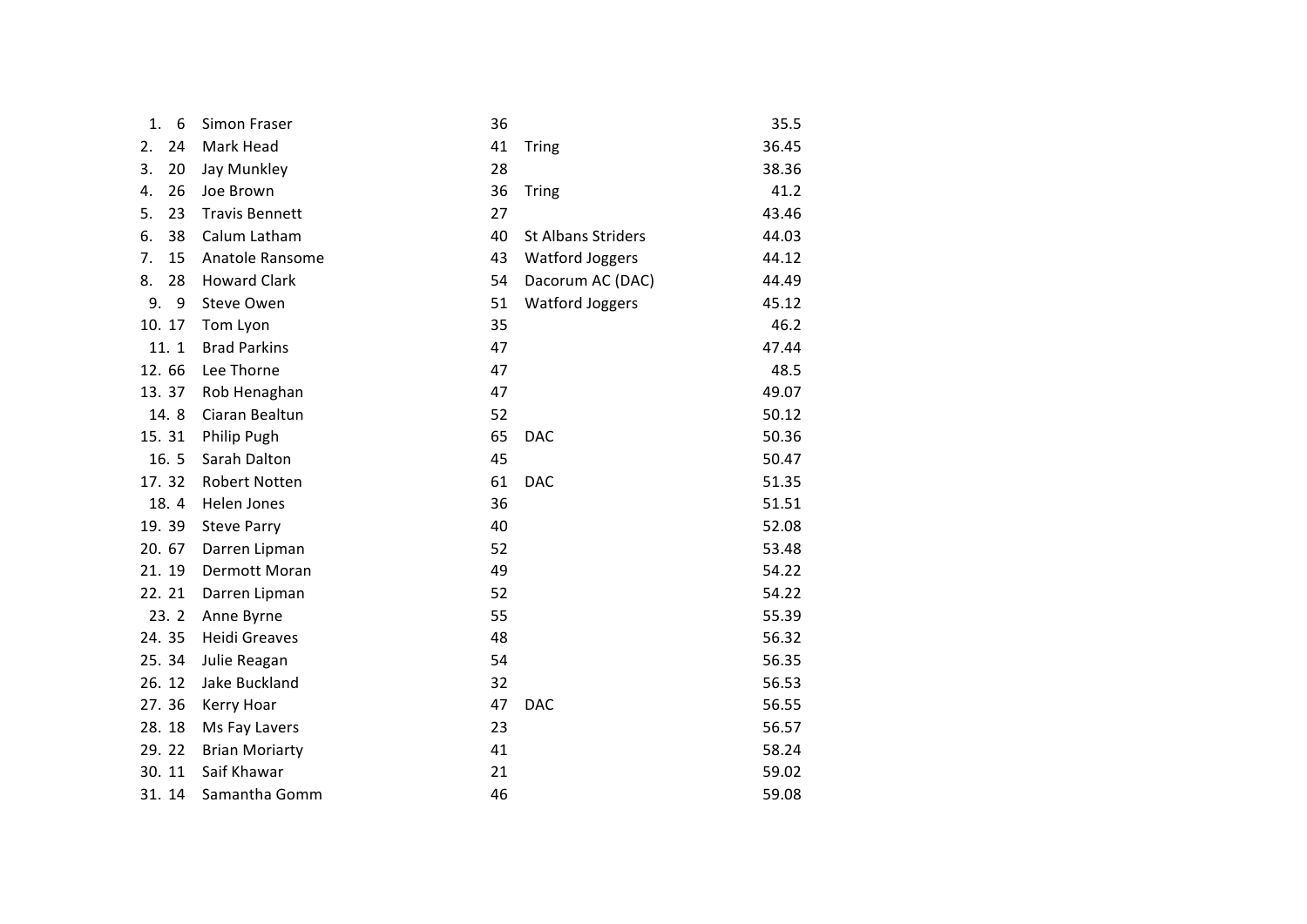| 32.29 | Graeme Johnson            | 29         | 59.13 |
|-------|---------------------------|------------|-------|
| 33.69 | Maria Murray              | 51         | 59.38 |
|       | 34. 3 Richard Holmes      | 54         | 59.59 |
| 35.16 | Emma Gritten              | 42         | 60.23 |
|       | 36. 68 Isabel Montesdeoca | 54         | 62.44 |
|       |                           |            |       |
|       | 37. 27 Paul Heskin        | 51         | 65.03 |
| 38.30 | Cherry Bromwich           | 65         | 68.28 |
| 39.33 | <b>Helen Marriott</b>     | DAC.<br>63 | 68.28 |

## 1<sup>st</sup> male Simon Fraser

## 2<sup>nd</sup> male Mark Head

3<sup>rd</sup> male Jay Munkley

1st female Sarah Dalton

2nd female Helen Jones

3<sup>rd</sup> female Ann Byrne

!st male vet Callum Latham

2<sup>nd</sup> male vet Anatole Ransome

3<sup>rd</sup> male Howard Clark